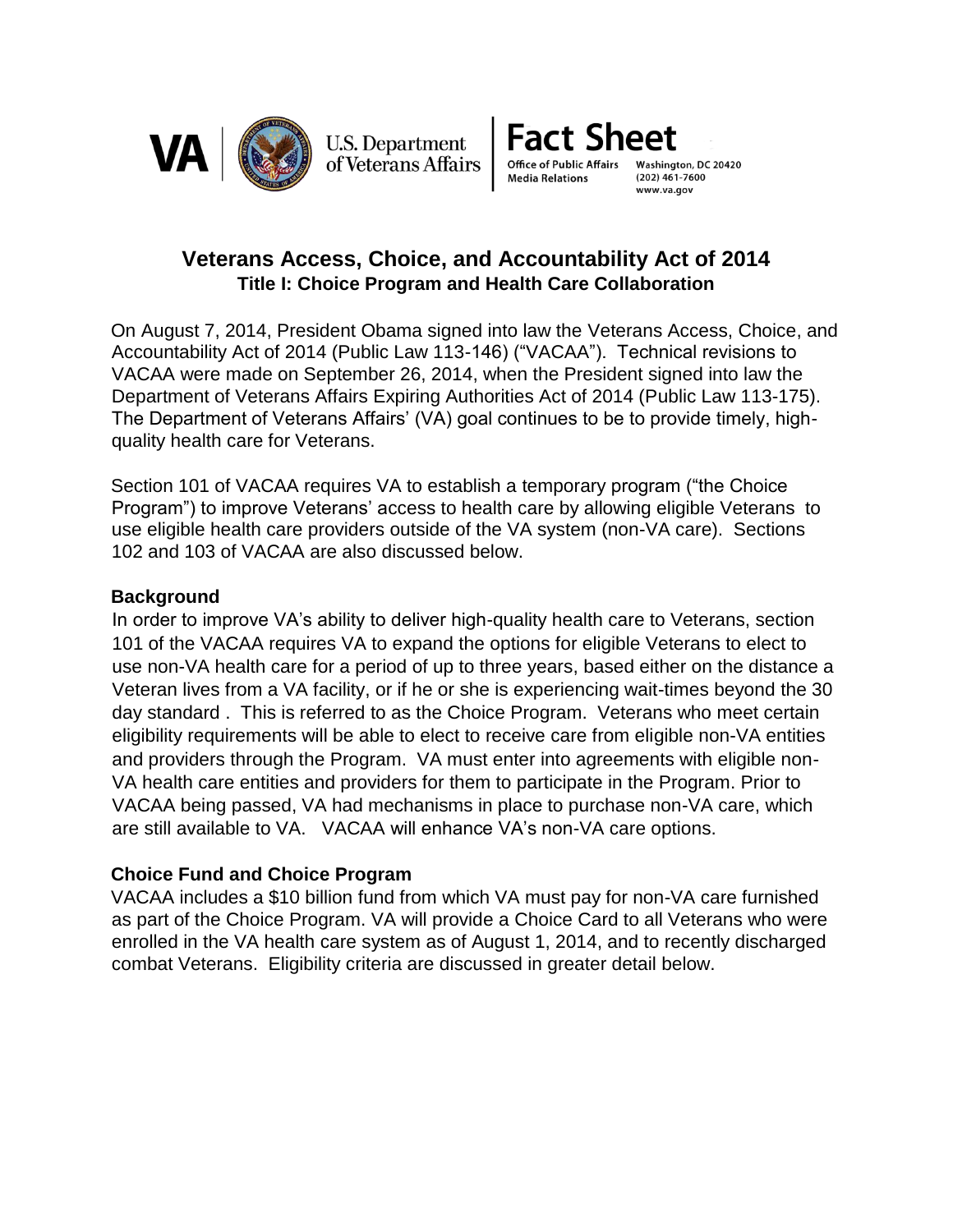## **Eligibility**

A Veteran must have been enrolled in VA health care on or before August 1, 2014, or be eligible to enroll as a recently discharged combat Veteran within 5 years of separation. Additionally, a Veteran must also meet at least one of the following criteria.

- a) The Veteran is told by his/her local VA medical facility that he/she will need to wait more than 30 days from his/her preferred date or the date medically determined by his/her physician.
- b) The Veteran's current residence is more than 40 miles from the closest VA health care facility.
- c) The Veteran resides in a location other than Guam, American Samoa, or the Republic of the Philippines and needs to travel by plane or boat to the VA medical facility closest to his/her home.
- d) The Veteran faces a geographic challenge, such as extensive distances around water or other geologic formations, such as mountains, that presents a significant travel hardship.

# **Cost Sharing**

If an eligible Veteran has another health-care plan, VA will be secondarily responsible for costs associated with non-service connected care and services furnished to eligible Veterans through the Choice Program and primarily responsible for service connected care.

## **Medical Records**

When a Veteran receives care from an eligible non-VA health care entity or provider, the entity or provider must submit to VA a copy of any medical record information related to the care and services provided. This information will be included in the Veteran's medical record maintained by the Department.

## **Indian Health Service and Native Hawaiian Health Care Systems**

VA will work with the Indian Health Service (IHS) to ensure that certain medical facilities operated by an Indian tribe or tribal organization are aware of the opportunity to negotiate reimbursement agreements with VA. This is in accordance with section 102(a) of VACAA.

VA will enter into contracts or agreements with certain Native Hawaiian Health Care Systems (NHHCS) for reimbursement of direct care services provided to eligible Veterans. This is in accordance with section 103 of VACAA.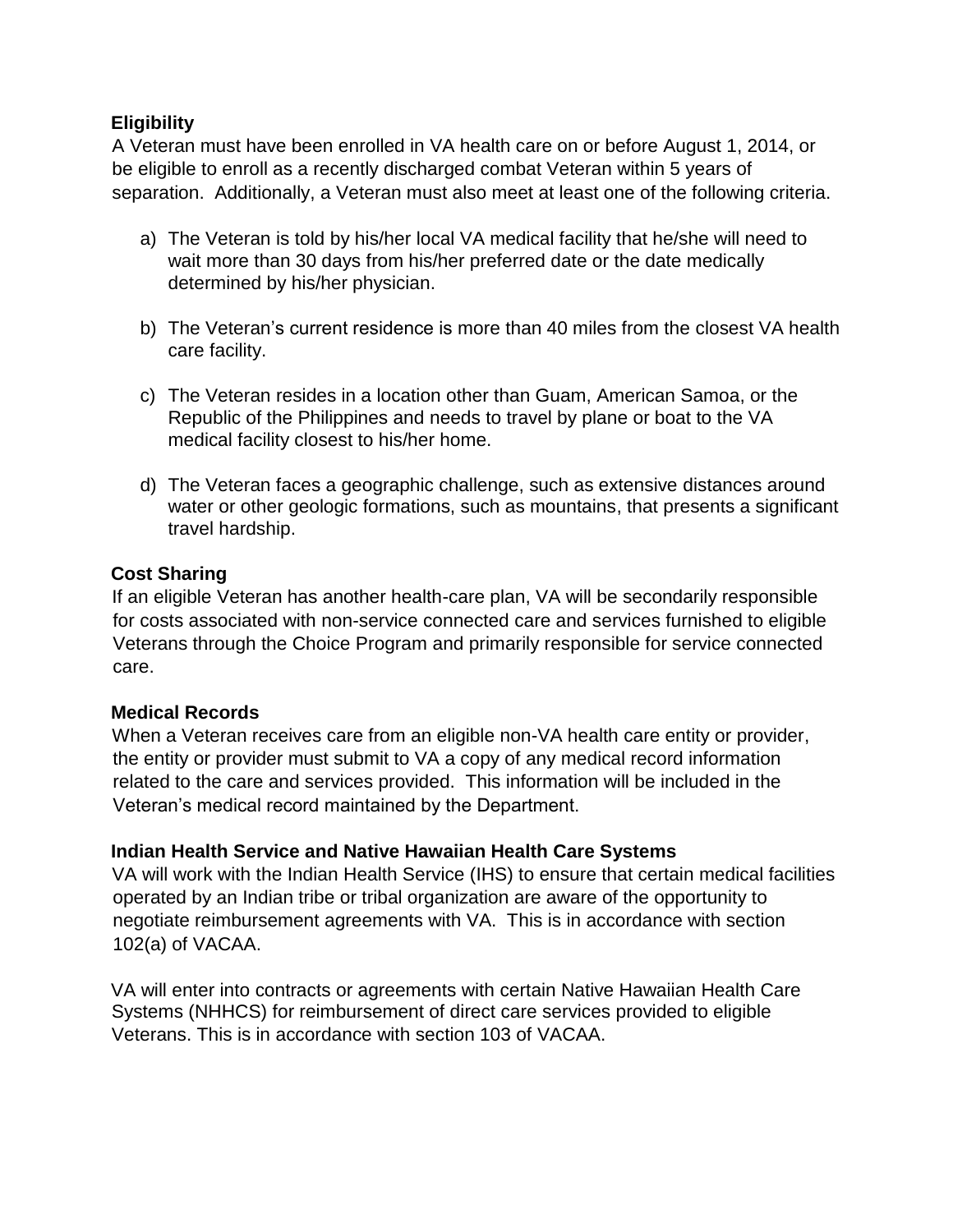#### **Implementation**

- VA submitted a report to Congress the week of October 6 redefining the waittime goals of the Veterans Health Administration (VHA). The report establishes the wait-time goal as being within 30 days from the date requested by the Veteran for the appointment, as long as that date is clinically appropriate.
- VA hosted an [Industry Day](http://www.va.gov/opa/pressrel/pressrelease.cfm?id=2629) at the VA's Denver, Colorado Acquisitions and Logistics Center to seek input from the private sector on how best to provide administrative support in the process of issuing Veteran Choice Cards. VA recognizes that partnership with the private sector to implement this new law will be important.
- As of October 2014, VA has streamlined how we pay for hospital care, medical services, and other health care furnished through non-VA providers. This marks a significant change in the way VA conducts business as required by VACAA.

### **Frequently Asked Questions**

#### **Q: How long will it take to implement the Choice Program?**

**A:** In order to ensure Veterans receive high-quality and timely health care, VA is working to implement VACAA, including the Choice Program, as quickly as possible. VA will be staging implementation of the Choice Program, with the first round being implemented on November 5, 2014.

#### **Q: How will Veterans get their Choice Card?**

**A:** VA will mail the Choice Card to Veterans enrolled in VA health care as of August 1, 2014, and to recently discharged combat Veterans who enroll within the 5 year window of eligibility. Not all Veterans who receive the Card will be able to participate in the Choice Program – they must meet the criteria established under the new law. VA will implement this program in stages.

#### **Q: When will Veterans get their Choice Card?**

**A:** The Choice Card will be issued in three phases. The first group of Choice Cards along with a letter explaining eligibility for this program will be sent by November 5, 2014, to Veterans who may live more than 40 miles from a VA facility. The next group of Choice Cards and letters will be sent by November 17 to those Veterans who are currently waiting for an appointment longer than 30 days from their preferred date or the date determined to be medically necessary by their physician. The final group of Choice Cards and letters will be sent between December and January to the remainder of all Veterans enrolled for VA health care who may be eligible for the Choice Program in the future.